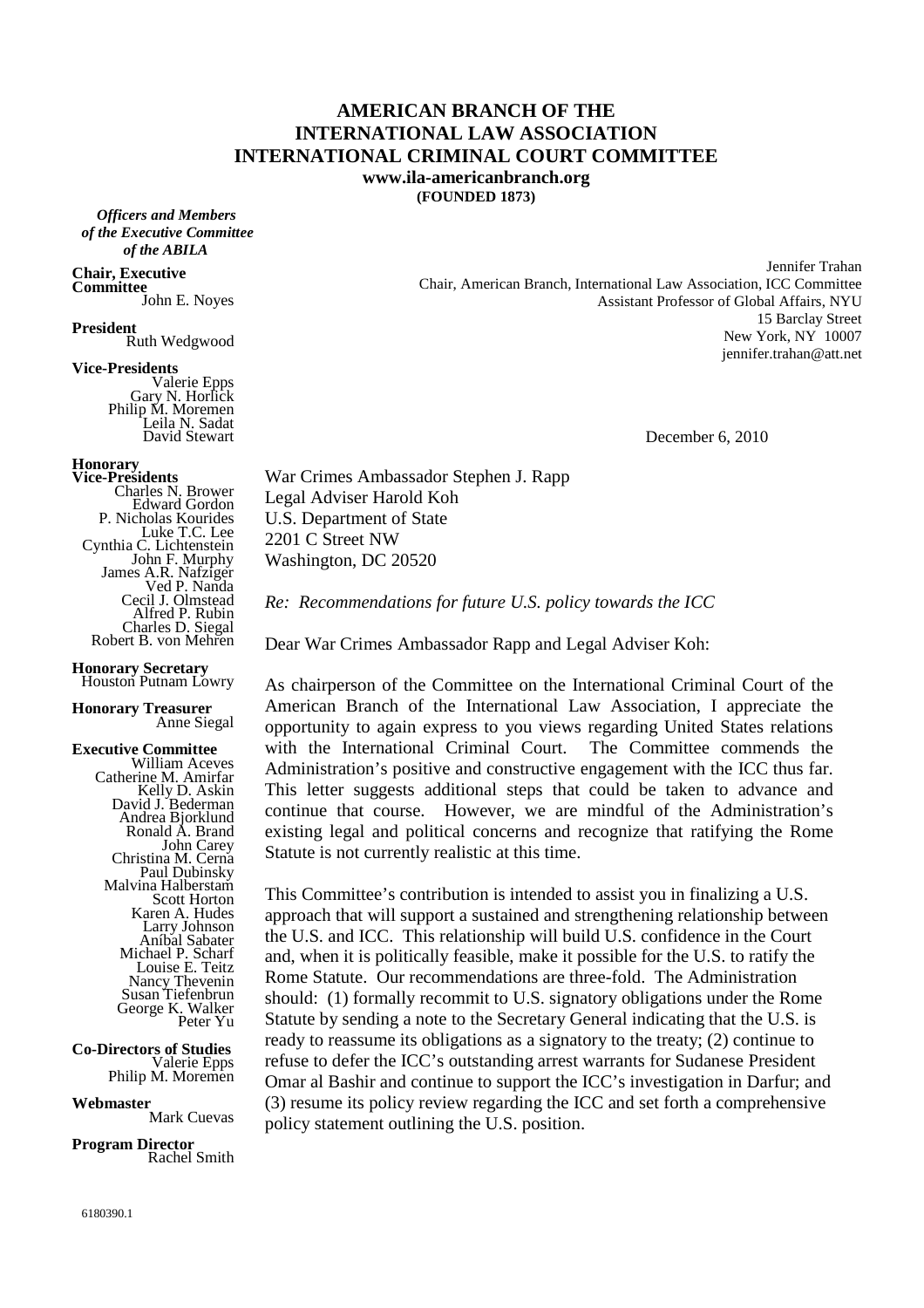First, as the Committee recommended in its March  $12<sup>th</sup>$  letter, the U.S. should send a note to the United Nations Secretary-General indicating that the U.S. is ready to reassume its signatory obligations with respect to the Rome Statute. Although Fmr. Ambassador John Bolton's May 2002 letter<sup>1</sup> only deactivated the U.S. signature by declaring the Bush Administration's intent not to be bound by its obligations as a signatory,<sup>2</sup> it did alienate the U.S. from the international community and caused considerable tensions.<sup>3</sup> Formally declaring U.S. intent to resume its signatory obligations would help restore U.S. credibility in its "principled engagement" with the Court and remove any remaining doubt within the international community regarding past and future U.S. actions about the ICC. Sending a note does not require Congressional approval and would eliminate ambiguity about U.S. intentions not to undermine the Rome Statute. The note would also advance two other important purposes: (a) it formally confirms to the U.N. Secretary-General that the U.S. is ready to reassume its signatory obligations, which is consistent with increasing engagement by the U.S. and Administration officials' statements regarding the U.S. approach to the ICC; and (b) it is an act, made in good faith by the U.S., signaling its commitment to the treaty's object and purpose and shows the international community that U.S. actions are in line with its statements.

Second, as a permanent member of the Security Council, the U.S. should continue to refuse to defer the ICC's outstanding arrest warrants for Sudanese President Omar al Bashir. The Rome Statute, under Article 16, permits the Security Council to defer ICC investigations and/or prosecutions pursuant to its Chapter VII powers.<sup>4</sup> Since the ICC issued its arrest warrants for President al Bashir for genocide, war crimes and crimes against humanity, several States, including African Union ("AU") member states, have urged the Security Council to defer the ICC warrants.<sup>5</sup> These States argue that executing the warrants will, among other things, frustrate and derail the peace process in Sudan by deterring President al Bashir's participation.<sup>6</sup> However, deferring the warrants for this reason could have far-reaching effects. Generally, the ICC prosecutes such individuals not only to bring justice and restore the rule of law, but also to deter others from engaging in behavior contrary to international humanitarian law. If the Security Council were to defer President al Bashir's warrants, ostensibly to ensure that he participates in the peace process, future defendants could evade or significantly delay arrest by merely participating in a peace process. They may do this in bad faith and regardless of the outcome, after committing genocide, war crimes and crimes against humanity, and may be emboldened to continue committing atrocities if they believe they will not face justice. Such a result would be inconsistent with the intent and purpose of the Rome Statute as well as the interests of justice. Consequently, the U.S. should remain steadfast in supporting the ICC investigation in Darfur and refusing to defer the ICC warrants, particularly because it was the Security Council that referred the Darfur situation to the ICC.<sup>7</sup>

<sup>&</sup>lt;sup>1</sup> Letter from John R. Bolton, U.S. Under-Secretary of State for Arms Control and International Security, to Kofi Annan, U.N. Secretary General (May 6, 2002).

 $2$  Press Briefing with Steven J. Rapp, Ambassador-at-Large for War Crimes, http://geneva.usmission.gov/2010/01/22/stephenrapp/

<sup>3</sup> Indeed, Fmr. Ambassador Bolton's previous statements expressing his hope that without U.S. participation and support the ICC would "wither and collapse" likely contributed to this tension. John Bolton, Undersecretary for Arms Control and International Security and head of the administration's ICC team, remarks made to the Senate Foreign Relations Committee, July 23, 1998.

<sup>4</sup> Rome Statute, Art.16.

<sup>5</sup> International Bar Association, *Arrest Warrant Against President al-Bashir Targets Impunity, Not Africa says IBA*, at http://www.ibanet.org/Article/Detail.aspx?ArticleUid=45B89B37-9C25-48B5-A45E-8DE59D652D64 ("The African Union has criticised the Court's decision and may renew its call for the UN Security Council to defer the proceedings under Article 16 of the Rome Statute.").

 $6$  *Id.*; African Union Press Release No. 119/2010 On the decision of the pre-trial chamber of the ICC informing the UN Security Council and the Assembly of the State Parties to the Rome Statute about the presence of President Omar Hassan al Bashir of the Sudan in the territories of the Republic of Chad and the Republic of Kenya, 29 August 2010, Addis Ababa.

<sup>7</sup> The President recently stressed the importance of ensuring justice is done: "Q: Is peace not at risk if he were to present himself to the ICC? THE PRESIDENT: Well, I think that peace is at risk if there's no transparency and accountability of the actions that are taking place, whether it's in Sudan or anywhere else in the world." Interview with US President Barack Obama, South African Broadcasting Corporation, at http://www.whitehouse.gov/the-press-office/interview-president-south-african-broadcastingcorporation; *see also* H.R. 241, March 12, 2009 ("call[ing] upon the international community to persist in its efforts to bring President al-Bashir to justice and to pressure the Sudanese regime to cease its campaign of violence."); American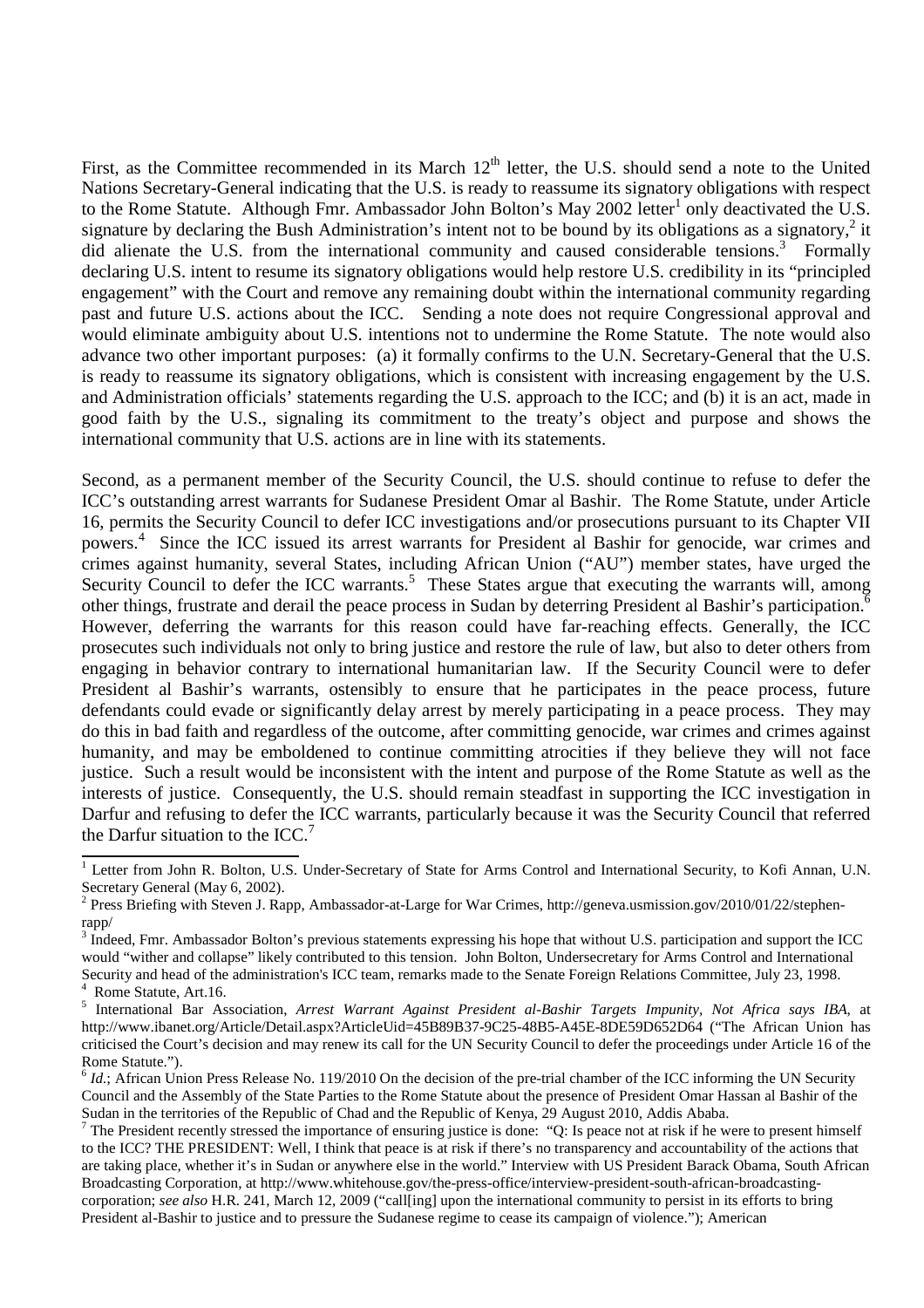Third, the Administration should resume its policy review regarding the ICC and issue a comprehensive policy statement outlining the U.S. position. Although various Administration officials have made public statements supporting principled engagement with the ICC, these statements, even examined cumulatively, do not clearly define a complete U.S. policy. A clear and comprehensive policy statement would reinforce the Administration's support for the ICC, provide a basis for further consultations among ICC stakeholders in the U.S. Government, and ensure that the U.S. is able to respond to any situation that arises in relation to the ICC, in line with U.S. policy goals. We believe that such a comprehensive policy statement, together with a note to the U.N. Secretary-General and continued U.S. support for the ICC investigations in Darfur, are important elements in constructive and principled engagement with the Court by the United States.

We remain encouraged by the Administration's open and positive attitude towards engagement with the ICC. Continued engagement could be very helpful to the ICC by providing technical assistance, protecting witnesses who testify before the tribunal,<sup>8</sup> and apprehending fugitives currently at large. Engagement will also allow the U.S. to contribute to the ICC's work, thus protecting its interests, without actually becoming a State Party, as it did at the recent Review Conference. Moreover, successful and positive cooperation and dialogue within the ICC may assuage U.S. concerns about becoming an ICC State Party.

In conclusion, the ABILA ICC Committee is very encouraged by the steps taken in the last year by this Administration as concerns the ICC, including U.S. participation in the Eighth Session of the Assembly of States Parties, the Resumed Session of the Eighth Session, and this past summer's Review Conference in Kampala, Uganda; its commitment to assist States' in building their legal capacity to prosecute atrocity crimes on a national level; assisting the ICC in investigating and prosecuting the Lord's Resistance Army leaders in Uganda;<sup>9</sup> the Administration's intent to meet with the Prosecutor and ICC officials regarding possible U.S. assistance,<sup>10</sup> and the numerous supportive statements made by yourselves and other Administration officials. We strongly encourage continued principled and constructive engagement with the ICC. The U.S. has always been a leader in bringing those who commit the worst atrocities to justice and

 $\overline{a}$ Servicemembers' Protection Act of 2002, Section 2015 ("Nothing in this title shall prohibit the United States from rendering assistance to international efforts to bring to justice Saddam Hussein, Slobodan Milosevic, Osama bin Laden, other members of Al Queda, leaders of Islamic Jihad, and other foreign nationals accused of genocide, war crimes or crimes against humanity."); Ben Chang, Spokesman for National Security Adviser James L. Jones ("We support the ICC in its pursuit of those who've perpetrated war crimes. We see no reason to support deferral [of the indictment of President Al-Bashir] at this time."), at http://washingtontimes.com/news/2009/feb/05/obama-backs-indictment-of-sudan-leader/; Susan E. Rice, U.S. Permanent Representative to the UN ("It is our view that we support the ICC investigation and the prosecution of war crimes in Sudan, and we see no reason for an Article 16 deferral."), at http://www.washingtonpost.com/wp-

dyn/content/article/2009/02/08/AR2009020802191.html; Johnnie Carson, US Assistant Secretary of State for African Affairs Press Conference in Accra, Ghana ("We think that President Bashir should present himself to the court to face charges. [...] If their own court won't do it and the international court is available, he should present himself to it."), at http://www.rferl.org/content/US\_Urges\_Sudans\_Bashir\_To\_Face\_ICC\_Charges/1947621.html.

<sup>&</sup>lt;sup>8</sup> U.S. to Help Protect Kenyan Violence Witnesses, Voice of America News, Alan Boswell, February 11, 2010, Nairobi, Kenya, http://www.voanews.com/english/news/africa/east/US-to-Help-Protect-Kenyan-Violence-Witnesses-84133462.html

<sup>&</sup>lt;sup>9</sup> "The Obama Administration's Evolving Policy Towards the International Criminal Court," Douglas Dunbar, November 15, 2010, www.amicc.org, citing http://amicc.org/docs/Uganda%20arrest%20warrants.pdf

<sup>&</sup>lt;sup>10</sup> *Id.*, citing http://usun.state.gov/briefing/statements/2010/138999.htm; The Challenges and Future of International Justice, Harold H. Koh, Legal Advisor, U.S. Department of State, Panel Discussion at NYU Center for Global Affairs, New York, NY, October 27, 2010, http://www.state.gov/s/l/releases/remarks/150497.htm.